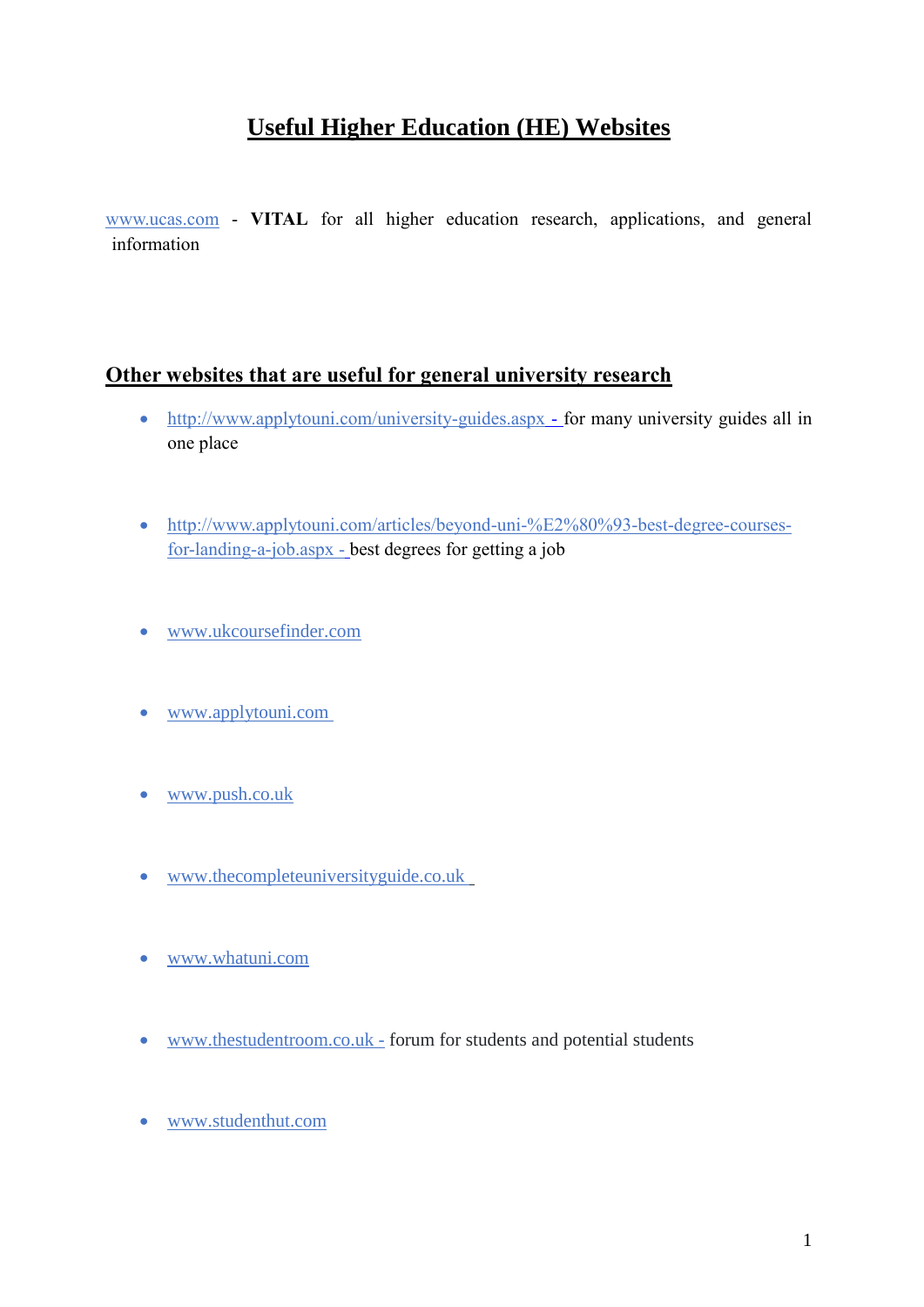- <https://targetcareers.co.uk/uni>
- The Informed Choices website helps you match level 3/A level subject choices with degree options, at: [www.informedchoices.ac.uk](http://www.informedchoices.ac.uk/)
- <https://which.co.uk/money/university-and-student-finance/getting-into-uni>
- The Discover Uni website to choose what and where to study, and to compare courses by student satisfaction, teaching quality, student destinations, etc, at: [https://discoveruni.gov.uk](https://discoveruni.gov.uk/)
- To access Spartan an online visual quiz to help you start researching your HE options and future careers, and a quiz to match A level subjects to degrees – register for free at:

[www.sacu-student.com](http://www.sacu-student.com/)

- [www.opendays.com](http://www.opendays.com/)
- The publication *What Do Graduates Do?* gives the first destinations of graduates from the various broad subject areas. You can access this publication via: <https://luminate.prospects.ac.uk/what-do-graduates-do>
- QS World Rankings (an official league table and information on studying for a degree in many countries world-wide) - [www.topuniversity.com](http://www.topuniversity.com/)

#### **League Tables**

- [www.theguardian.com/education/ng-interactive/2019/jun/07/university-league-tables-](http://www.theguardian.com/education/ng-interactive/2019/jun/07/university-league-tables-2020)[2020](http://www.theguardian.com/education/ng-interactive/2019/jun/07/university-league-tables-2020)
- [www.timeshighereducation.com/student/best-universities/best-universities-uk](http://www.timeshighereducation.com/student/best-universities/best-universities-uk)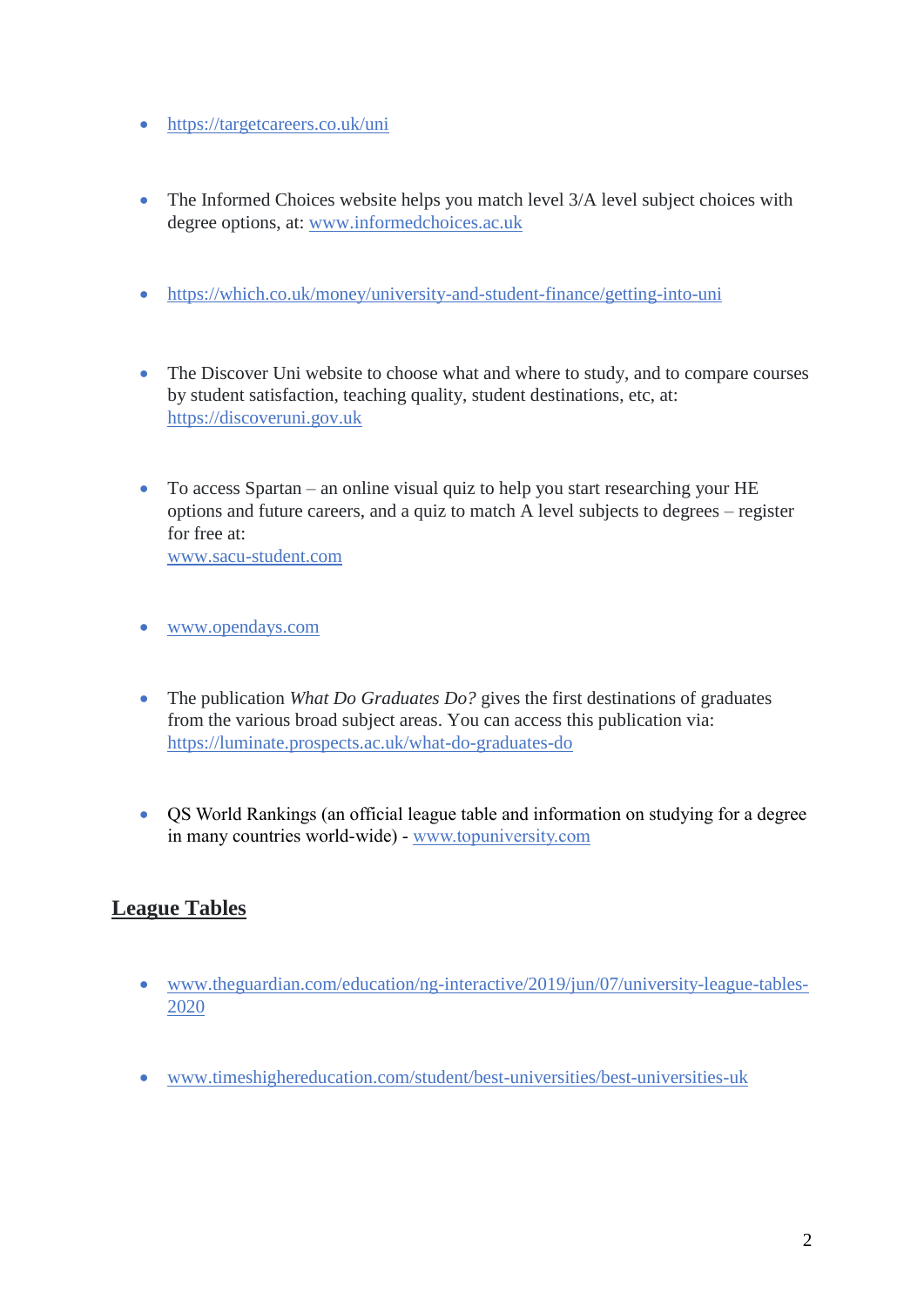## **Student Finance**

- Government web site for student loans <https://www.gov.uk/student-finance>
- Student Loan Company <http://www.slc.co.uk/>
- [www.gov.uk/student-finance-calculator](http://www.gov.uk/student-finance-calculator)
- [www.thescholarshiphub.org.uk](http://www.thescholarshiphub.org.uk/)
- <https://which.co.uk/money/university-and-student-finance/student-finance>
- You can find information and search for available HE scholarships (after first registering) at: [www.thescholarshiphub.org.uk](http://www.thescholarshiphub.org.uk/)
- QS Top Universities website has advice on applying for scholarships for HE courses around the world: [www.topuniversities.com/student-info/scholarship-advice](http://www.topuniversities.com/student-info/scholarship-advice)
- The Turn2us website has a charitable grants search facility: [http://grants-search.turn2us.org.uk](http://grants-search.turn2us.org.uk/)

#### **Information for those Students with Disabilities**

- Students with disabilities can also find education factsheets and guides at: [http://www.disabilityrightsuk.org/how-we-can-help/benefits](http://www.disabilityrightsuk.org/how-we-can-help/benefits-information/factsheets/education-factsheets)[information/factsheets/education-factsheets](http://www.disabilityrightsuk.org/how-we-can-help/benefits-information/factsheets/education-factsheets)
- [www.gov.uk/disabled-students-allowances-dsas](http://www.gov.uk/disabled-students-allowances-dsas)

#### **Personal Statement**

<https://targetcareers.co.uk/uni/applying-for-uni>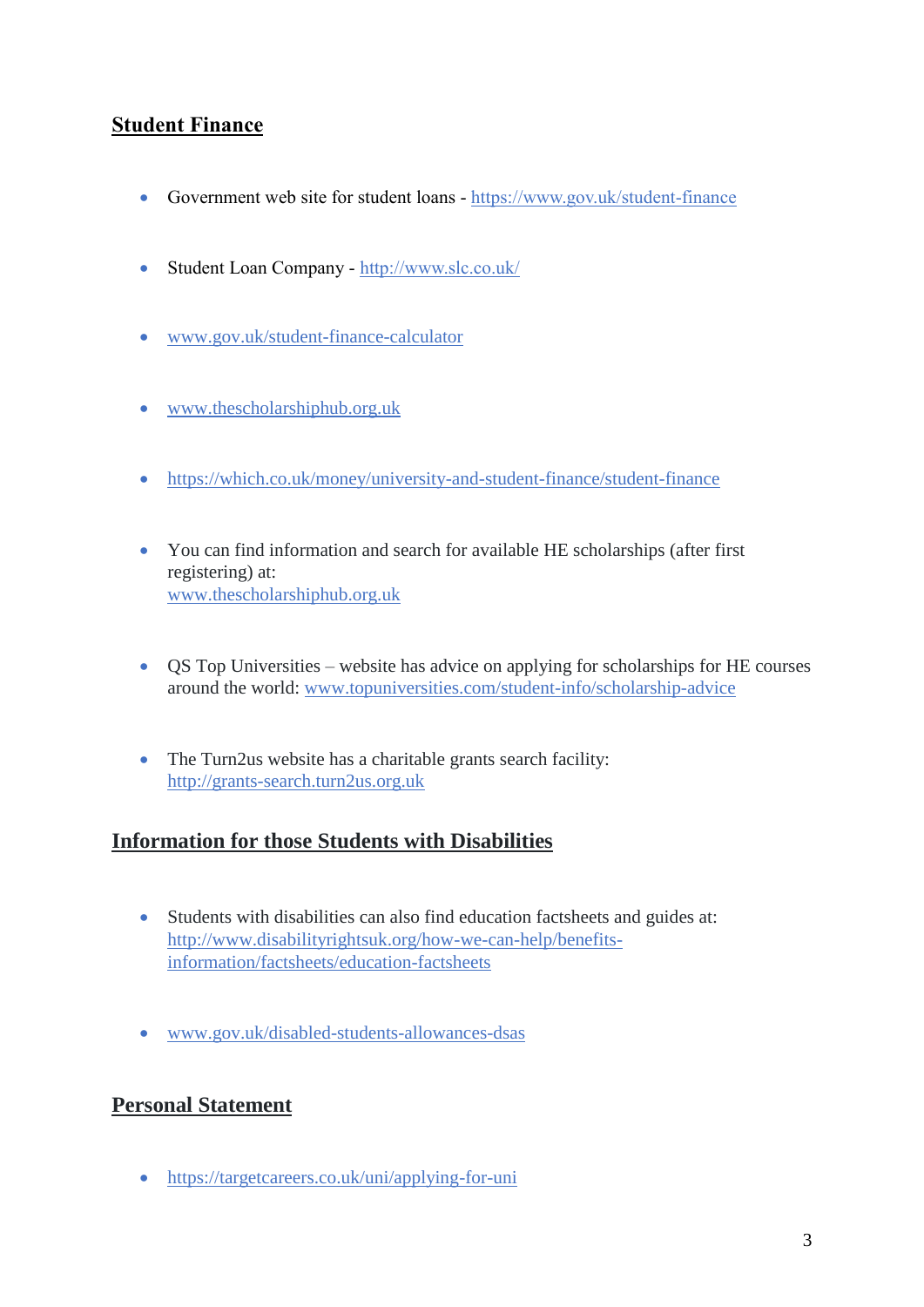• <http://www.applytouni.com/personal-statements.aspx>

#### **Interviews**

- You can find interview tips, including for teacher training interviews, and a video guide on preparing for interviews on the UCAS website[:www.ucas.com/undergraduate/after-you-apply/undergraduate-interview](http://www.ucas.com/undergraduate/after-you-apply/undergraduate-interview-invitations)[invitations](http://www.ucas.com/undergraduate/after-you-apply/undergraduate-interview-invitations)
- Interview advice can also be found at: <https://targetcareers.co.uk/uni/applying-for-uni>
- For Oxbridge interviews the Oxford and Cambridge university websites are good sources of information.

### **Gap Year**

- [www.gapwork.com](http://www.gapwork.com/)
- [www.gapyear.com](http://www.gapyear.com/)
- [http://gapforce.org](http://gapforce.org/)
- Year Out Group an association of leading year out programme providers. The Group promotes good practice. Their website has advice for those seeking structured, year out opportunities and gives links to members' websites. [www.yearoutgroup.org](http://www.yearoutgroup.org/)
- The Year in Industry the website has information about the scheme for students, lists placement vacancies and allows you to apply online: [www.etrust.org.uk/the-year-in-industry](http://www.etrust.org.uk/the-year-in-industry)
- BUNAC work, internships and volunteering in Canada, the USA, Australia, New Zealand and Japan, at: <https://bunac.org/uk>
- The Government provides very useful advice at: [www.gov.uk/guidance/safer-adventure-travel-and-volunteering-overseas](http://www.gov.uk/guidance/safer-adventure-travel-and-volunteering-overseas)